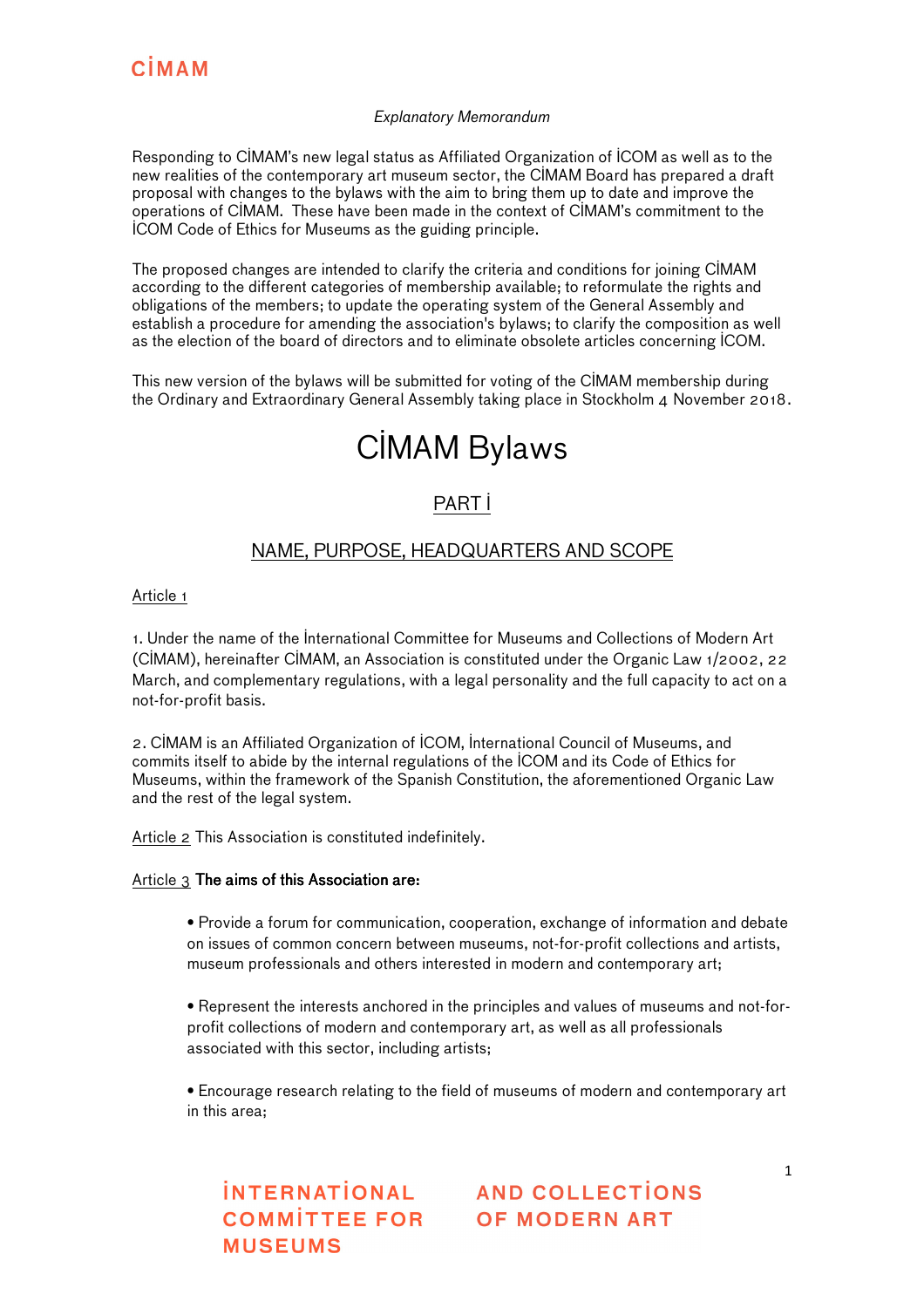• Ensure that ethical and professional standards appropriate to modern and contemporary art museums are established and adhered to.

#### Article  $\Delta$  The Association performs the following to fulfill these aims:

• Organize an Annual Conference to debate theoretical, ethical, and practical issues concerning institutional and museological activities in the field of modern and contemporary art, to share experiences and promote best practice

• Make the papers of the Annual Conference available free of charge to CIMAM members via recording or publishing online;

• Establish professional codes of practice and ethical standards for institutions and individuals;

• Monitor the implementation of these codes of practice and standards through Museum Watch: an advocacy program addressing critical situations that have an impact on museums and other not-for-profit institutions of modern and contemporary art;

• Provide a supportive network for professional development (e. g. a Travel Grants Program to promote equality and the participation of contemporary art professionals from different countries and regions of the world in the Annual Conference);

• Provide free admission for members of CIMAM to participating institutions, museums and collections worldwide;

Article 5 The Association has its registered office at Fabra i Coats, C/Sant Adrià, 20, Barcelona, 08030, Spain.

Article 6 The following terms used in the Bylaws have the meaning defined in this Article. No distinction is made between singular and plural.

a) Museum. A museum is a not-for-profit, permanent institution in the service of society and its development, open to the public, which acquires, conserves, researches, communicates and exhibits the tangible and intangible heritage of humanity and its environment for the purposes of education, study and enjoyment (ICOM definition of Museum).

b) Full Member. A full Member of CIMAM is a person or institution whose application for membership of CIMAM has been accepted as such, and has paid the annual dues set by the General Assembly for the period in question, enjoying all the rights recognized in these Bylaws.

#### PART II

#### CIMAM ASSOCIATE MEMBERS

Article  $7$  CIMAM Membership program:

**MUSEUMS**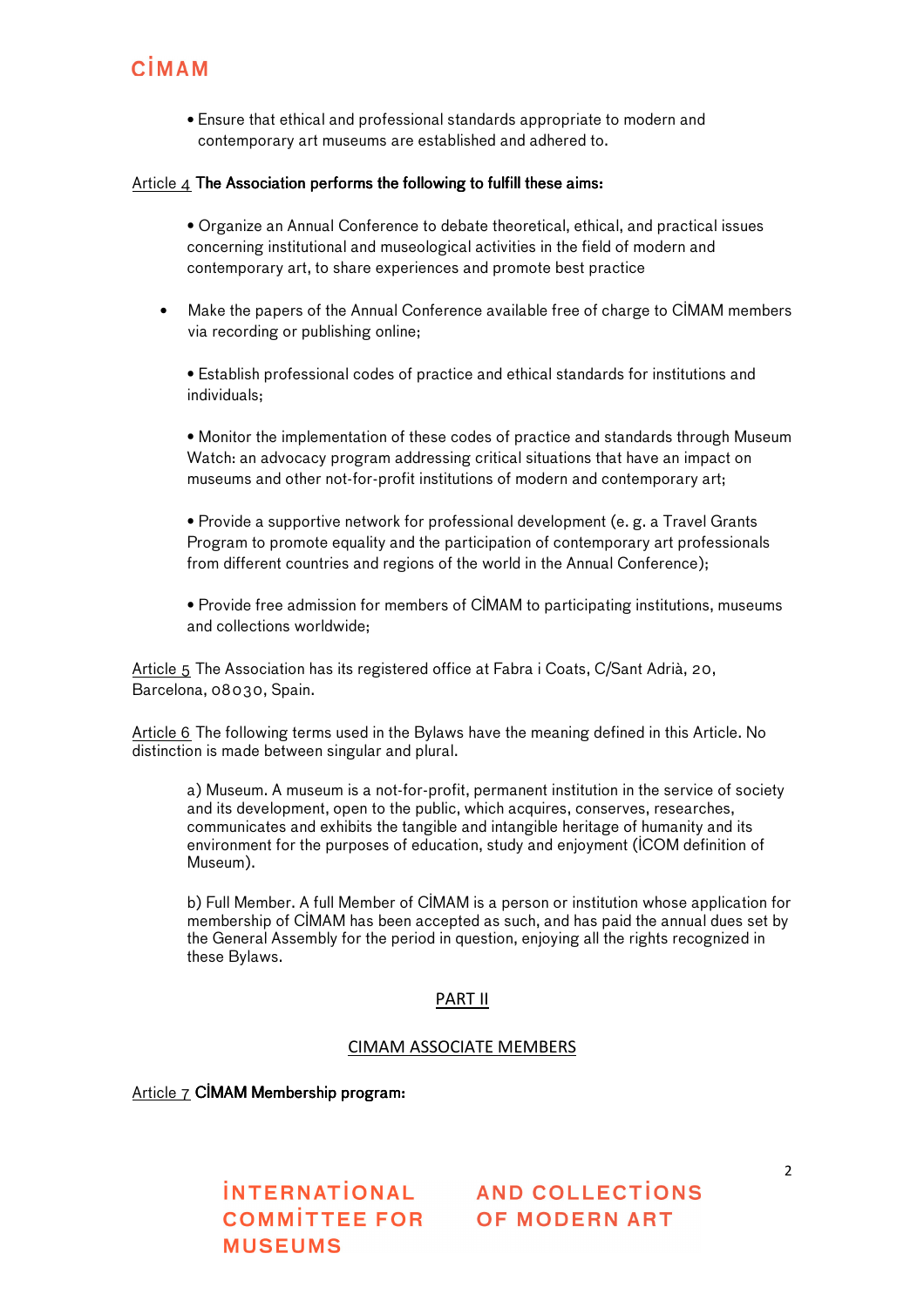Individuals and Organizations wishing to join the CIMAM members program must accept the ICOM Museums Code of Ethics and General Principles on Conditions of Deaccession from Modern and Contemporary Museum Collections. Institutions and individuals applying for CIMAM membership do not need to be ICOM members.

Individuals and institutions involved in any form of for-profit commercial activities in relation to artworks may not be members of CIMAM.

#### 1. CIMAM Institutional Membership

Institutional membership is open to contemporary and modern art museums\* and archives that have been open to the public for over 5 years and can demonstrate an appropriate governance structure in accordance with the ICOM definition of a museum, with key museum functions (collection, conservation, research, exhibition and mediation) undertaken by professionals.

Institutions such as exhibition halls, kunstvereine, biennials and art centers may not join CIMAM unless they can fulfill the above criteria.

Commercial modern and contemporary art galleries may not join CIMAM, as they do not meet the general criteria established in the ICOM articles of association

Architecture companies may not join CIMAM, as they do not meet the general criteria established in the ICOM articles of association.

Embassies, consulates and artistic associations may not join CIMAM, as they do not meet the general criteria established in the ICOM articles of association. The staff of embassies, consulates and artistic associations may not join CIMAM unless they can establish a significant link between their work and the functions of an art museum.

Publishers, art transport companies, companies that produce or sell products to museums, or their owners or employees may not join CIMAM, as they do not meet the general criteria established in the ICOM articles of association.

#### 2. CIMAM Individual membership

Directors and curators working in modern and contemporary art museums and archives are eligible to join CIMAM.

Independent curators of modern and contemporary art, curators working in biennales and noncollection-based modern and contemporary art institutions may join CIMAM if most of their field of professional activity is related to the functions of an art museum.

Commercial gallery curators and directors and modern and contemporary art dealers may not join CIMAM, as they do not meet the general criteria established in the ICOM articles of association.

Members of boards of directors, foundation boards, collectors and other consultative bodies of a museum can only join CIMAM as contributing members unless they are working professionally in the field of modern and contemporary art museums

**MUSEUMS**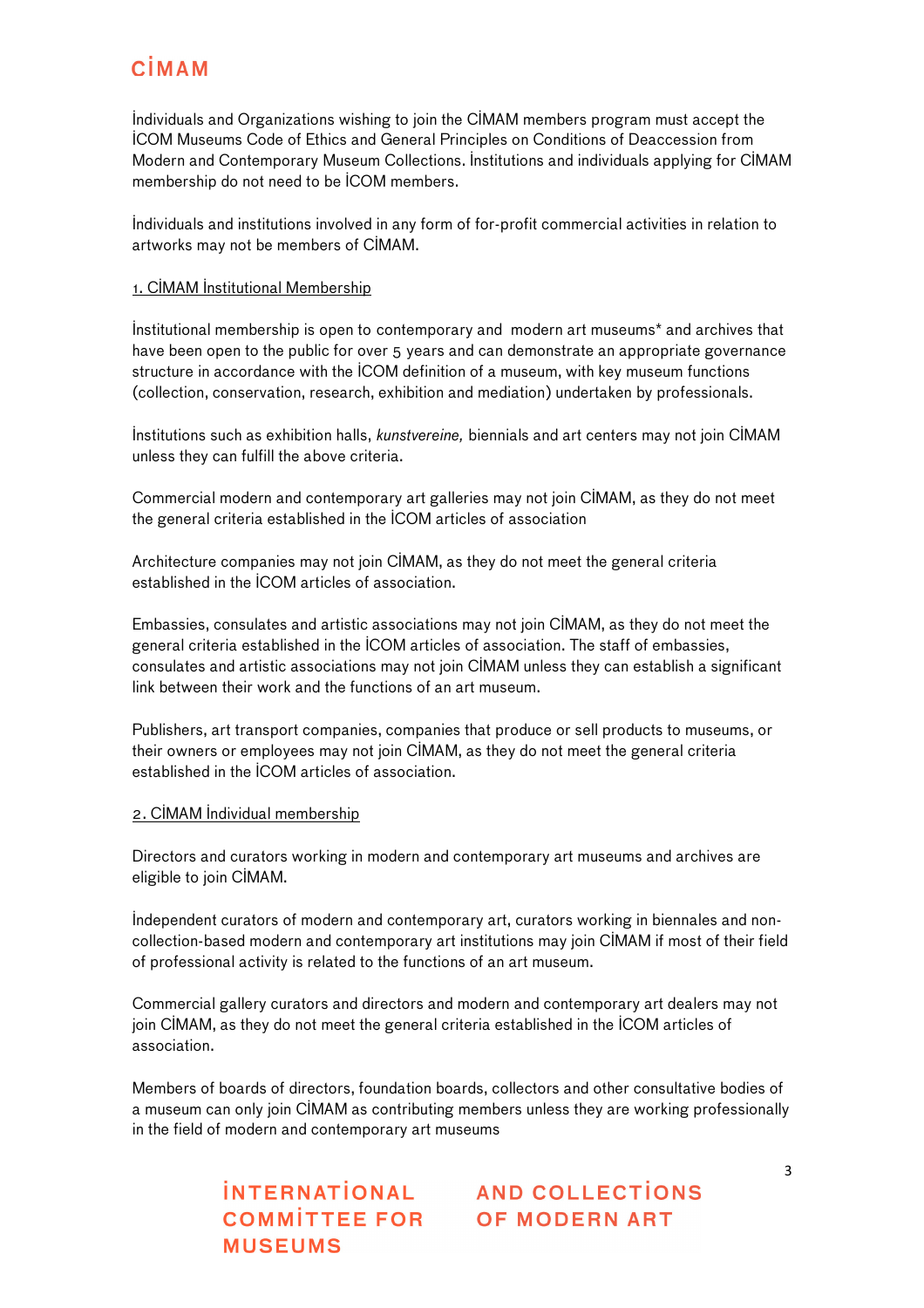3. Applications may be submitted at any time. The CIMAM Board evaluates each request separately, and all individual and institutional applications submitted are subject to final approval by the CIMAM Board.

4. Admission to CIMAM will be effective after approval of the request by the CIMAM Board, issuing of the corresponding invoice by the CIMAM offices and receipt of the appropriate fee for the current triennium.

5. To maintain their membership, CIMAM members should renew payment of their fee every 3 years, without resubmitting an application for membership.

6. Associate membership is non-transferable.

Any reference to museums, collections, archives, institutions, exhibition halls, art centers and exhibitions mentioned in the preceding section must be understood as referring to modern and/or contemporary art.

\*ICOM articles of association, definition of a museum: "A museum is a permanent, not-for-profit institution, serving society and open to the public, which acquires, conserves, researches, exhibits and communicates both the tangible and intangible heritage of humanity for the purposes of study, education and recreation."

#### Article 8 The following categories of members shall exist within the Association:

a) Individual or Institutional Members. The persons and institutions defined in Article 7 of these Bylaws that have been accepted as full members by the Board of Directors of CIMAM.

b) Honorary Members. Those CIMAM Members who are considered to have performed outstanding services on behalf of CIMAM on the recommendation of the board. They are appointed for life. Individuals are awarded the title of Honorary Members by the General Assembly. They shall be full voting members.

c) Contributing Members. Persons and organizations that wish to support CIMAM financially and are motivated by their interest in modern and/or contemporary art. These may include members of boards of directors, foundation boards, collectors and other consultative bodies of a museum. Individuals and organizations who wish to be Contributing Members should apply to the Board for approval. They shall not be voting members.

No other category of membership shall be considered valid or applicable at any level other than those described.

#### Article 9 Members' rights:

1. The following are the rights of full members of the Association:

a) Eligibility for election to the Board. Individual members may submit their candidature to the Board.

b) Voting rights: All members have the right to vote at CIMAM's General Assembly

**MUSEUMS**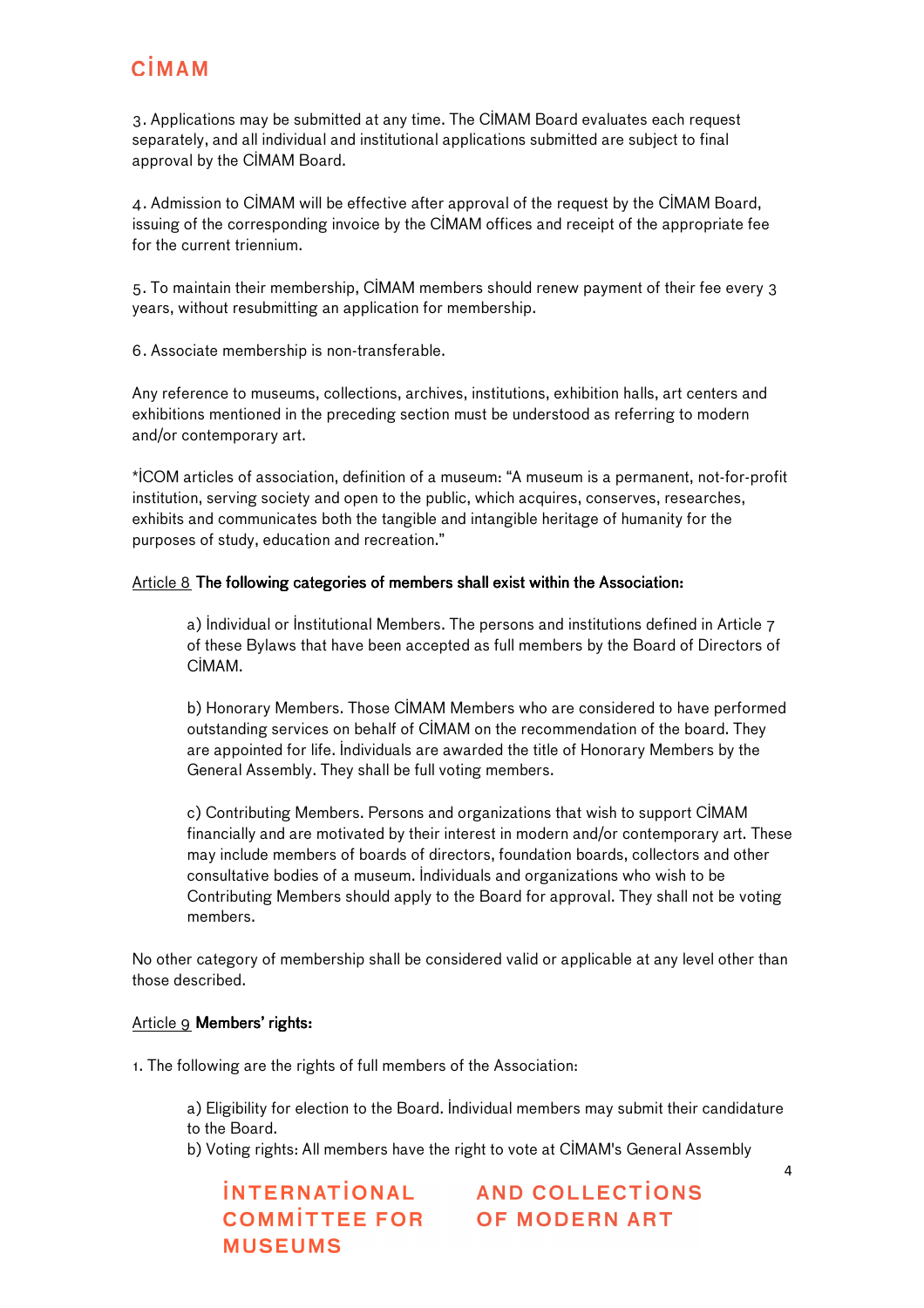meetings and to vote in the elections to the Board.

c) Right of representation: All members have the right to be appointed as CIMAM's representative to vote at the ICOM General Assembly and ICOM General Conference. d) Right to participate: All members can participate in the activities and programs of the Association and attend the meetings organized.

2. Contributing members only have the right to participate recognized in paragraph (d) of the preceding paragraph.

#### Article 10 **Members' obligations:**

1. The following are the obligations of the Individual and Institutional Members:

a) Comply with these Bylaws.

b) Pay the quotas that are fixed.

c) Accept the ICOM Code of Ethics for Museums and the General Principles on Conditions of Deaccession from Modern and Contemporary Museum Collections.

d) Abide by and comply with the resolutions validly adopted by the governing and representative bodies of the Association.

2. Contributing and Honorary Members must fulfill the obligations indicated in the preceding paragraph, except for the payment of regular membership fees.

#### Article  $11$  Terminating the association with CIMAM:

1. CIMAM's voting affiliation may be voluntarily lost by resignation or by decision of the Board of Directors for one of the following reasons:

a) Infringement of the ICOM Code of Ethics

b) Non-payment of the subscription fee for the services agreed for a period of 3 years, unless an exemption has previously agreed.

#### PART III

#### GENERAL ASSEMBLY

#### Article 12 General Assembly:

1. This is the supreme governing body of the Association and will consist of all associate members. Only full members of the Association shall be entitled to vote. The Contributing members may attend the General Assembly and contribute to the discussion but may not vote

2. The ordinary General Assembly shall be held at least once a year, coinciding with the CIMAM Annual Conference, to approve, if necessary, the management of the Board, the budget and the annual accounts.

3. CIMAM will hold an extraordinary General Assembly when deemed necessary to fulfill its objectives and implement its program, when the Board agrees to it or when requested by at least 10% of associate members.

**MUSEUMS**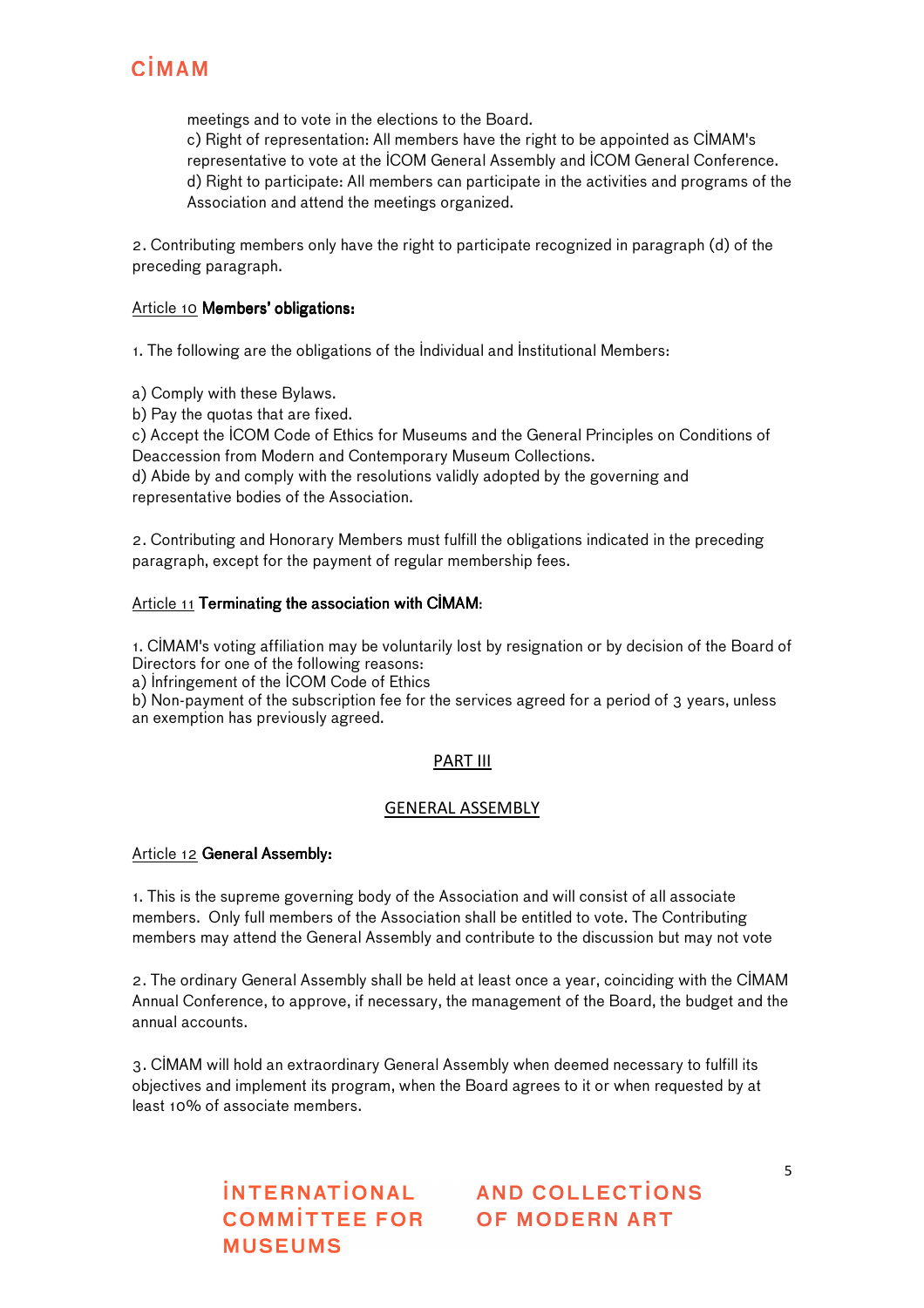4. Notices of General Meetings will be sent electronically with the place, day and time of the meeting, the agenda and a concrete expression of the matters to be discussed. The dates and location of the notice for the General Assembly will be communicated to Association members at least 1 month in advance, so the date and time of the second notice for the Assembly can be recorded, with no delay of less than 15 minutes between them.

5. Twenty days before the General Assembly, the documentation relating to the matters to be addressed should be sent to the members by electronic means and should be published for general information.

6. The meetings of the General Assembly are presided by the President of the Association. If not present, he/she is replaced by the Board member appointed by the Board from among the most senior members. The Secretary must act as Secretary who occupies this position in the Board.

#### 7. General Assembly powers:

a) Submit a report on the work done by the Association during the previous year;

b) Report on the finances of the Association during the previous year;

c) Submit a revised annual draft of the CIMAM program and approval of the proposed program for the following year;

d) Present a review of the working group activities and renew their mandates, if appropriate;

e) Examine and approve the annual accounts;

f) Approve the budget for the following year;

g) Approve the management of the Board;

h) Elect Board members;

- i) Approve ordinary or extraordinary fees;
- j) Approve the dissolution of the Association;

k) Approve any amendments to the Articles of Association, including a change in the registered office;

l) Approve the arrangement or disposition of assets;

m) Any other competence not attributed to another company entity.

8. The following require agreement by the Extraordinary General Assembly convened for that purpose:

a) Amendments to the Articles of Association, including a change in the registered office;

b) Dissolution of the Association.

9. Both ordinary and extraordinary General Assemblies will be validly constituted at the first notice when 30% of the voting associate members are present to vote in person or online. They will be validly constituted on the second notice, irrespective of the number of associate members eligible to vote.

10. Each member will have 1 vote on any matter submitted to the Association in the CIMAM General Assemblies.

**MUSEUMS**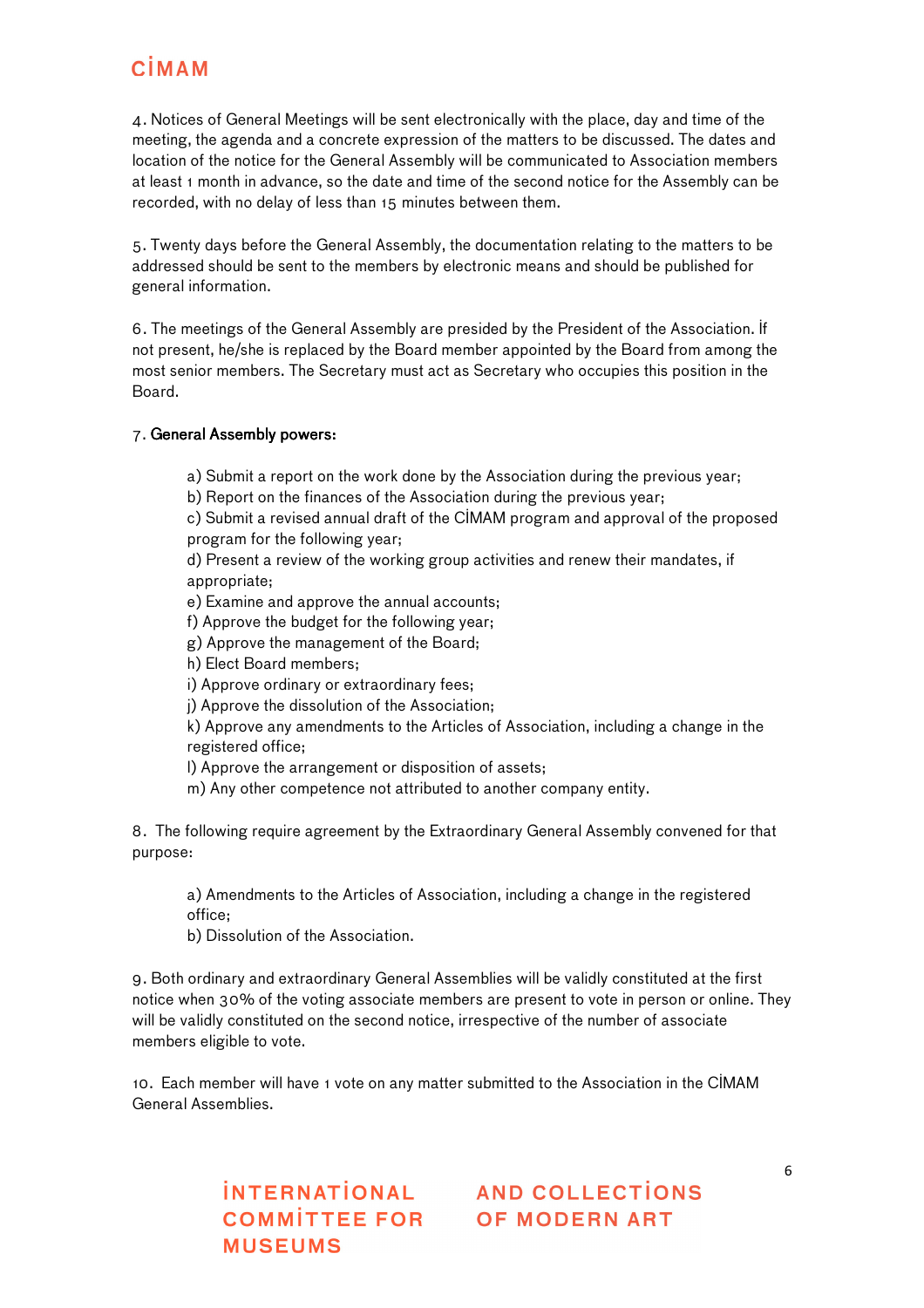11. Decisions will be taken by a simple majority of those present or represented in favor of a motion compared to those against; null votes or abstentions will not be included in this count. A qualified majority of those present or represented will be needed when the voting result exceeds half of these for:

a) Dissolution of the Association;

b) Amendments to the Articles of Association, including a change in the registered office;

c) Arrangement or disposition of fixed assets.

#### PART IV

#### BOARD OF DIRECTORS

Article 13

#### 1. Composition:

The Association will be managed and represented by a Board of Directors consisting of a President, a Secretary-Treasurer and at least 10 other members elected by associate members of CIMAM. The number of Board members will not exceed 15, of which 80% should hold leadership positions in modern and contemporary art museums. All members of the Board provide their services on a voluntary basis.

#### 2. Election and duration of the positions:

Board members will be nominated for a period not exceeding 3 years at a General Assembly by members with a right to vote. Board members may be reappointed for a maximum of 2 additional times if they wish and remain eligible for this purpose. Thus, no-one can be a Board member for more than 9 years continuously. However, the President and the Secretary/Treasurer may only be re-elected to serve a second term of the same duration (a total of 6 years).

The new elected Board of Directors, along with the outgoing, must then elect the new President and Secretary-Treasurer from among the members of the newly elected Board and inform members of the results of this election during the General Assembly, as soon as the Board has the final results.

No more than 3 members from a country can sit on the Board at any one time to ensure adequate geographical representation amongst it and for other strategic reasons. Any individual member of CIMAM who is an active museum professional or former museum professional (with at least 5 years museological career) or academic museologist is eligible for election to the Board. Candidates for election to the Board may be submitted by any active member of CIMAM (i.e. those who have met the CIMAM membership fees).

#### 3. Election to the Board:

The Board of Directors will be elected by the vote of eligible members at the CIMAM Ordinary General Assembly. The outgoing Board will invite nominations for the next Board at least 4

**MUSEUMS**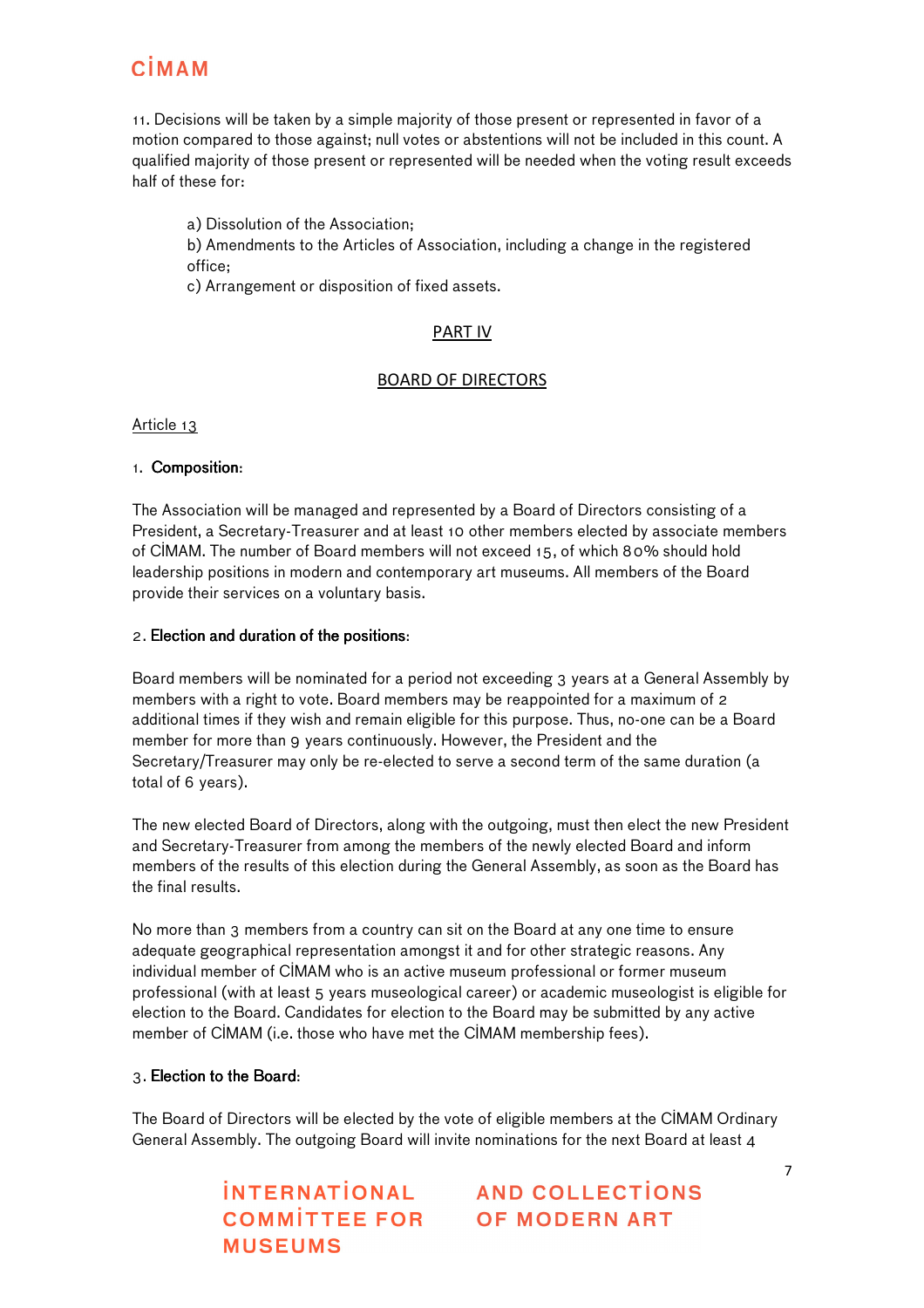months before the General Assembly. The Board will electronically inform all members entitled to vote of the names and qualifications of the candidates at least 2 months before the start of the Assembly. Existing members of the Board who wish to stand for re-election should inform the Secretary-Treasurer within the same period of time so that their names can be included in the list of candidates. Active members unable to attend the General Assembly can vote directly via email or online, by making sure their votes reach the executive team at least 1 week before the start of the Assembly. In the event that two or more candidates have obtained the same number of votes, the candidates with oldest membership with CIMAM shall be deemed to have been chosen.

#### 4. Reasons for terminating the position:

Membership in the Board terminates when the member:

- a) Resigns for any reason;
- b) Ceases to be a full member;

c) Fails to attend 3 consecutive Board meetings without providing any justification to the Board of the circumstances involved or fails to remain in contact with the other members of the Board for more than 6 months.

#### 5. Vacancies on the Board of Directors shall be filled as follows:

a) If the President position remains vacant, or in the event of incapacity or impossibility of completing his/her term of office, the Board shall select one of the members of the Board by a simple majority to act as acting President until the next election.

b) If the position of Secretary-Treasurer remains vacant, or in the event of incapacity or impossibility of completing his/her term of office, the Board shall select one of the members of the Board by simple majority to act as acting Secretary-Treasurer until the next election.

c) If a Board member position remains vacant or in the event of incapacity or impossibility of completing his/her term of office, the position will remain vacant until the next election.

The time a Board member acts as Secretary-Treasurer will not count as time dedicated as an elected official.

Board members who have surpassed the period for which they were elected shall continue to hold office until a replacement is accepted.

#### 6. Frequency of Board meetings:

The Board will meet at least once a year or as deemed necessary by its President or at the request of one-third of the associate members. Advance notice of 30 days will be communicated via electronic means.

#### 7. Valid constitution of the Board:

The quorum for Board meetings will be one-third of Board members present in person or by teleconference. Board members may delegate their votes to another in case of excused

**MUSEUMS**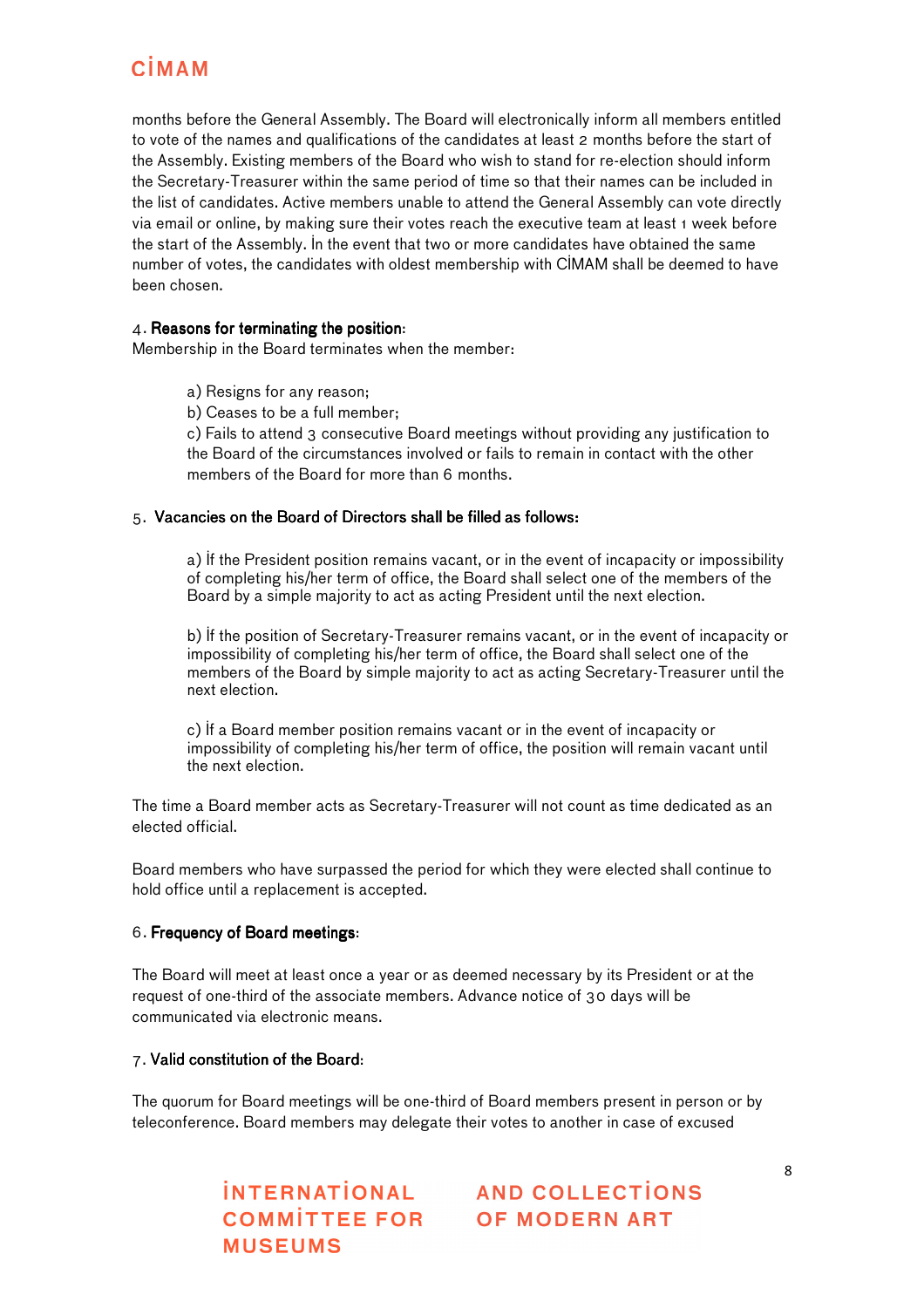absence. The Board shall be chaired by the President or, in case of absence, impossibility or illness, by a member designated by the Board.

8. The Board approves decisions by a simple majority vote, with the President having a casting vote, in the case of a tie.

9. The decisions of the Board of Directors must be recorded in minutes and signed by the President and Secretary-Treasurer. At the beginning of each meeting of the Board of Directors, the minutes of the previous meeting should be read so that they may be approved or corrected, if appropriate.

#### 10. Board Powers:

In general, all aims of the Association come under its powers. Particular powers of the Board are:

a) Directing the activities and financially and administratively managing the Association, with the CIMAM Board being able to contract staff to perform the financial and administrative management. The executive team will be hired under the employment laws of the country in which the Association is registered.

b) Implementing the resolutions of the General Assembly.

c) Deciding on the admission of new associate members.

d) Creating working groups with specific mandates to facilitate the implementation of its program. Each working group will designate a coordinator from among its members to report at each board meeting on the progress made in fulfilling its mandate. Each of these board meetings will review the need for these working groups and renew their mandates, if necessary.

e) Any other power that is not the exclusive competence of the General Assembly of members.

#### 11. Board member powers:

a) President: To represent the Association in all kinds of public or private bodies; call, preside, close and direct the proceedings of General Assemblies and Board meetings; order payments and authorize documents, minutes and correspondence by signing; adopt any urgent measure for the proper operation of the Association and advise on the progress of its activities if required or desirable, without prejudice to subsequent accounting to the Board.

b) Secretary-Treasurer: Formulating and submitting the balance sheets and financial statements for the approval of the General Assembly; keeping the minutes of General Assemblies and Board meetings; issuing certifications; maintaining legally established Association books and the associates file and keeping the documentation of the Organization; facilitating communication regarding Board appointments and other registrable company agreements to the corresponding Registries, as well as fulfilling the documentary obligations in accordance with the law; collecting and keeping the funds of the Association and complying with payment orders issued by the President.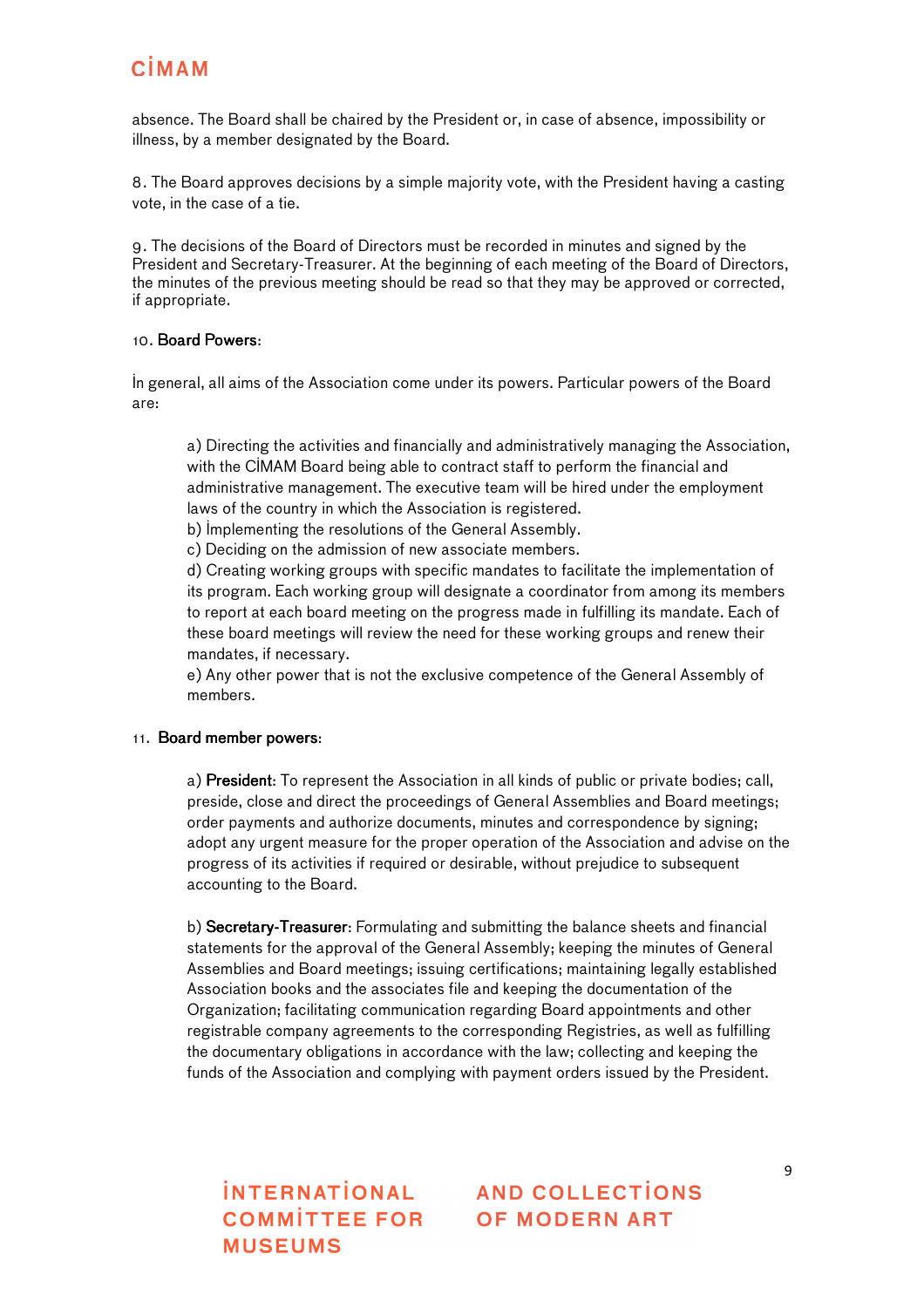c) Members: Responsible for managing the affairs of CIMAM and ensuring the International Council of Museums (ICOM) statute requirements and these standards are met.

12. Before it is held, the Board will ensure that no member of the Association is prevented from attending a CIMAM meeting by the Government of the host country.

13. Each calendar year, the Board will prepare a report on the Association activities during the previous year, which will be sent to all members and discussed in the General Assembly.

14. After consulting with as many Association members as possible, the Board will appoint 3 members of the Association with a voting right to vote on its behalf in an ICOM General Assembly and in electing the Executive Council, or if the Association believes it will not be represented in the Assembly.

15. The Board will ensure that CIMAM members are always properly informed of the work of the Board, the Association's plans for activities and any other matters pertinent to the work and functions of CIMAM. It may publish a regular newsletter or communicate with members by any other means it considers appropriate.

#### PART V

#### FINANCIAL SYSTEM

#### Article 14 CIMAM finances

1. CIMAM is empowered to raise the funds it deems necessary for its operations. It can impose an annual membership fee for its members, renewable every 3 years, and is also empowered to impose specific fees for particular services.

2. The Association may impose any registration fees deemed necessary for participation in the General Assembly and other meetings.

3. The Association may receive grants and donations and accept subscriptions from sponsors.

4. The Association may produce and sell publications at its own charge.

5. All amounts received by CIMAM will be paid into a bank account created for this purpose and all payments made on behalf of CIMAM will be issued from this account. CIMAM will maintain proper records of all amounts received and spent each year, and will present a financial report to the members at each CIMAM General Assembly.

6. CIMAM will follow European and Spanish tax regulations. The fiscal year will begin on January 1 and end on December 31.

**MUSEUMS**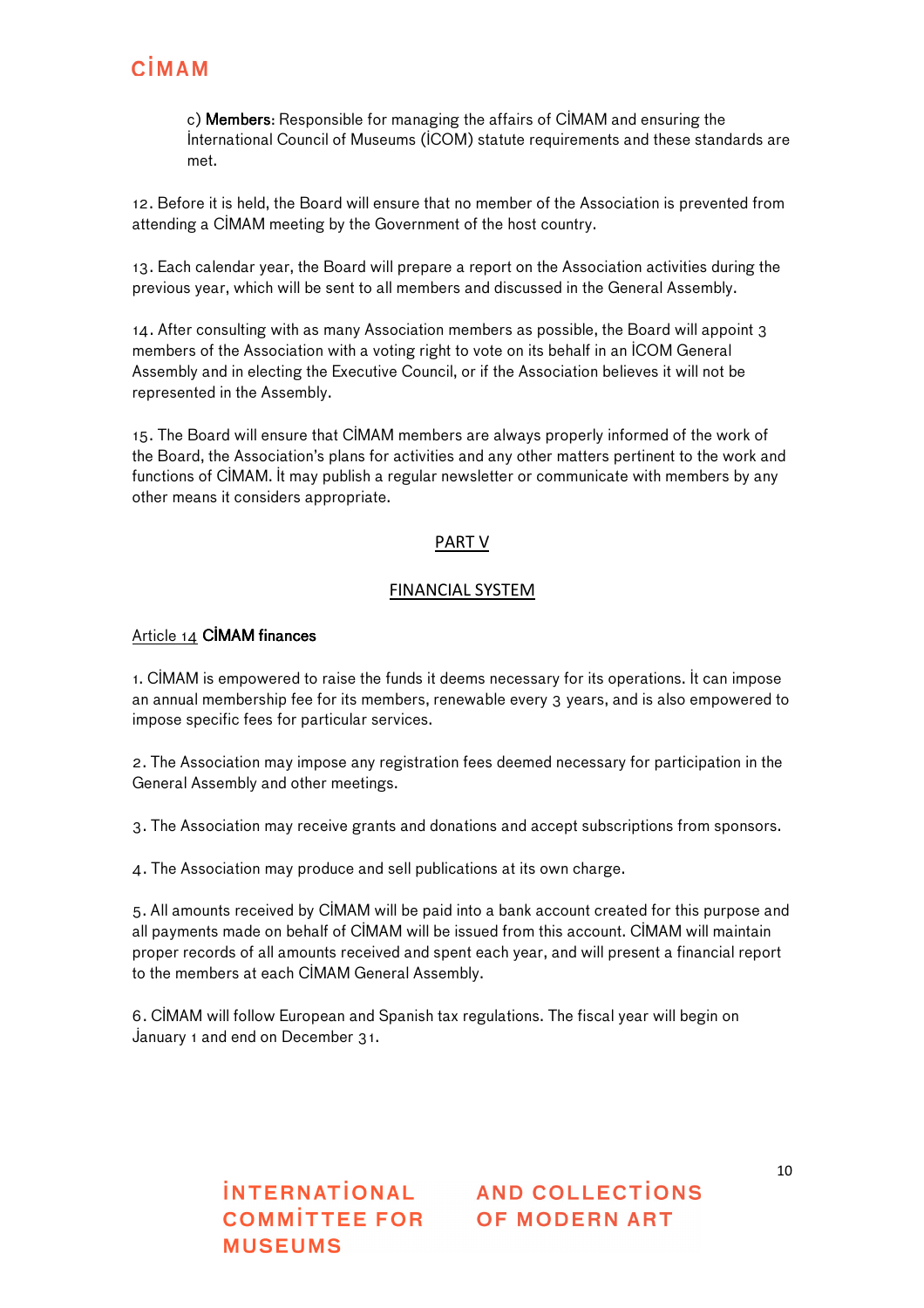#### PART VI

#### AMENDMENTS TO THE ARTICLES OF ASSOCIATION

#### Article 15 Amendments to the CIMAM Articles of association

1. The amendment of CIMAM's Bylaws will follow the procedure below:

a) The procedure will be initiated by agreement of the Board of Directors ordering the study of the proposal and drafting of the initial document.

b) The proposed amendment of the bylaws will contain the articles ordered by subject.

c) The project will be approved by the Board of Directors and will be submitted to public information of all the associates for a period of not less than one month, so that the members of the association with full rights can learn of the proposed modification and formulate any allegations, suggestions or amendments that they deem appropriate.

d) Once the period of public information is over, the allegations presented will be reported and submitted to the Board of Directors for resolution.

e) The Board of Directors shall communicate the resolution to the associates who have presented arguments and shall order the preparation of a consolidated text in which the content of the allegations, amendments and suggestions accepted by the Board of Directors shall be incorporated.

f) The final document will be presented for final approval by the Extraordinary General Assembly, with clear expression of the articles that are intended to be modified, deleted or added.

g) The agreement to amend the bylaws must be registered within one month.

2. The final text of the amendment that will be submitted to the Extraordinary General Assembly for approval together with the explanatory material will be sent to the members at least 28 days before the General Assembly, where it will be debated and voted upon.

3. The approval of the amendment of the Bylaws will require a qualified majority of the persons present or represented that will result when the affirmative votes exceed half of these votes.

#### PART VII

#### DISSOLUTION OF THE ASSOCIATION

#### Article 16 Dissolution of CIMAM

1. The Association may be dissolved by decision of the CIMAM General Assembly in accordance with the qualified majority of members consulted.

**MUSEUMS**